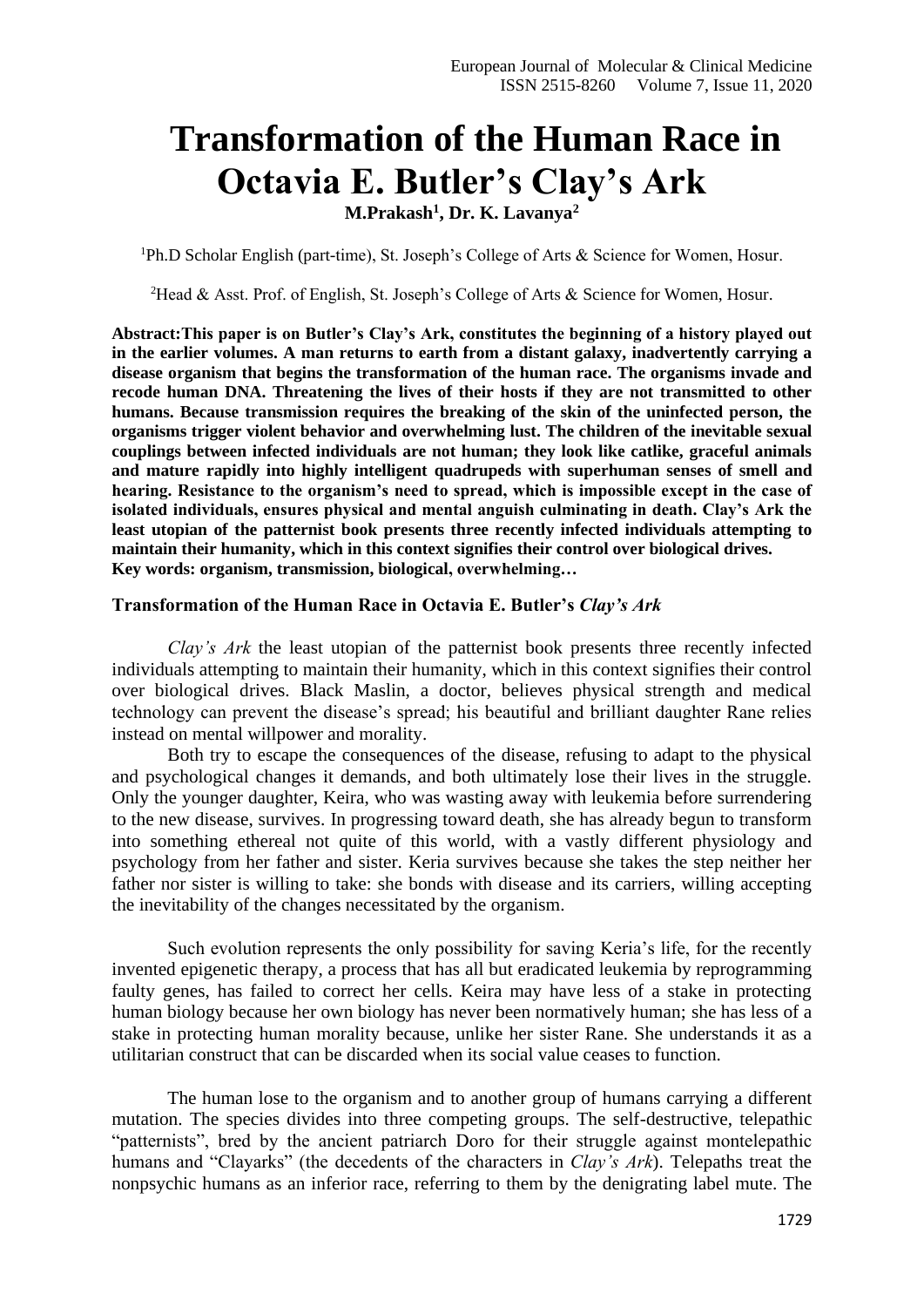clayarks, considered non-human by the others, are despised and shunned as carriers of the terrifying disease.

Like the patients aboard *Clay's Ark*, the DGD sufferers subtly resemble AIDS victims. Butler portrays them as heroic, attempting to commit suicide or quarantine themselves to avoid injuring the healthy. As in the case of AIDS, some people angrily blame irresponsible sexuality for the spread of DGD: "The damned disease could be wiped out in one generation, but people are still animals when it comes to breeding. Still following mindless urges, like dogs and cats" (12). Although this sounds like essentialist rhetoric people are at the mercy of their biological urges it is important to note that the speaker has undergone voluntary sterilization, proving that biology does not have to be destiny.

Lynn's response to his urging that she do the same is to insist on maintaining control of the one part of her biology functioning normally. "I don't want kids, but I don't want someone else telling me I can't have any … would you want someone else telling you what to do with your body?" (40), she has. The DGD victims also share some parallels with babies born addicted to crack. They suffer from motor and speech dysfunctions; some have never met their fathers for their own safety, while others have met only the brain-damaged ruin of their mothers; the crimes that cause prejudice against them are not their own.

Butler's appeal for victims' rights, however, shifts dramatically in light of her insistence that the disease may actually benefits society in long run. Just as AIDS research has lead to new discoveries about the immune system and provided valuable information in treating cancer, leukemia, and chronic viral infections, DGD produces highly intelligent individuals who devote their lives to improving life for others; the special value for double-DGD females was discovered by DGD victims, and their own laboratories represent the best hope for a cure. "The Evening and the Morning and the Night" would thus seem to offer the most essentialistic position in a Butler story, dividing humanity into the haves and the havenots. But even here Butler demands diversity. The first half of the story focuses on the prejudice still-healthy DGD carriers suffer; although many of them have spectacular careers as scientists ironically, DGD victims cure many forms of cancer, they are ignored or abused by uninformed and frightened associates.

## References:

- 1. Butler, Octavia E. *Clay's Ark*. Warner Books, Inc: New York, 1996. Print.
- 2. Hunter, Jeffrey W, and Polly Vedder. *Contemporary Literary Criticism*. Vol. 121. USA: The Gale Group, 2000. Print.
- 3. Andrews, William L. *To Tell a Free Story: The First Century of Afro-American Autobiography, 1760-1865.* Urbana: U Illinois P, 1988.
- 4. Andrews, William L., and Henry Louis Gates, Jr., eds. *The Civitas Anthology of African American Slave Narratives.* Washington, D.C.: Civitas/Counterpoint,1999.
- 5. Braxton, Joanne. Black Women Writing Autobiography: A Tradition within a Tradition. Philadelphia: Temple UP, 1989.
- 6. Butler, Octavia E. Interview with Randall Kanan. *Callaloo* 14.2 (1991): 495-504.
- 7. Butler, Octavia E. Interview with Charles H. Rowell. *Callaloo* 20.1 (1997): 47-66.
- 8. Beal, Frances M. "*Black Women and the Science Fiction Genre: Interview with Octavia Butler.*" Black Scholar 17 (1986): 14-18.
- 9. Friend, Beverly. "*Time Travel as a Feminist Didactic in Works by Phyllis Eisenstein, Marlys Millhiser, and Octavia Butler*." Extrapolation 23 (1982): 50-55.
- 10. Kenan, Randall. "*An Interview with Octiva E. Butler*" Callaloo 14 (1991): 495-504.